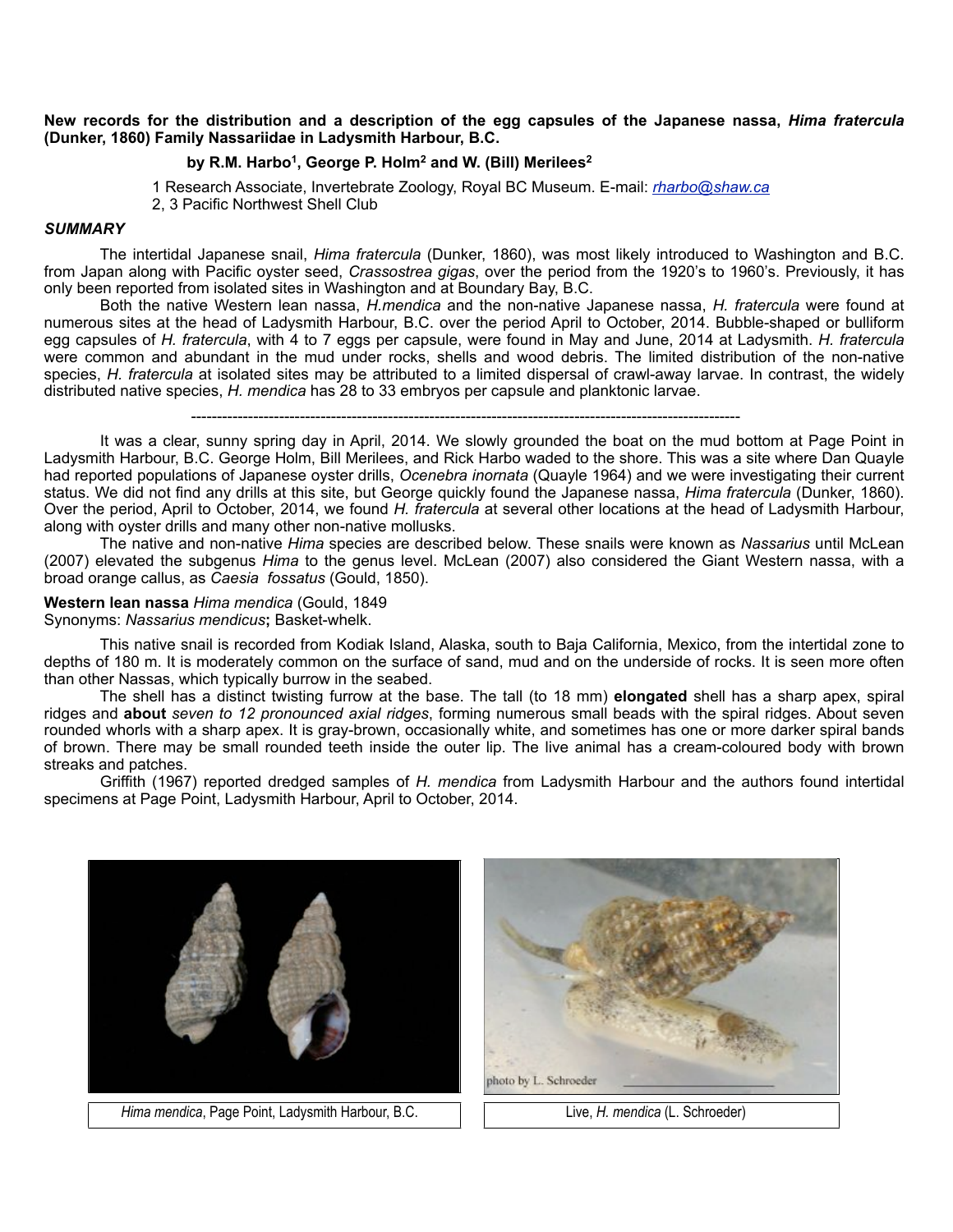## **Egg capsules of** *Hima mendica*

Egg capsules of *H. mendica* from Barkley Sound, Vancouver Island, B.C. had a short stalk, were ovate with a slightly flaring apex, surrounded by a very low ridge (D'Asaro 1993). Both sides of the capsule were convex, but one side had a seam, marked by two low, longitudinal ridges extending from the stalk to the apex. Five capsules examined had from 28 to 33 eggs. From the developing larvae, it was concluded that hatching occurs at the veliger stage (planktonic larvae).

The figure of the egg capsules is from D'Asaro 1993.

THORSON COLLECTION - NASSARID EGG CAPSULES 169



mendicus (Gould). Egg capsules fro ing simple lateral ridges and a terminal aperture closed by a mucoid plug. (A) Side facing a<br>from the substratum, which is marked by two longitudinal ridges. On the transparent capsule, ridges are less prominent than apparent in this illustration. (B) Lateral view. (C) Side fa the substratum.

# **Japanese nassa (non-native species; NW Pacific)** *Hima fratercula* **(Dunker, 1860)**

## *Synonym: Nassarius fraterculus*.

 The intertidal Japanese snail, *H. fratercula*, was most likely introduced to Washington and B.C. from Japan along with Pacific oyster seed, *Crassostrea gigas*, over the period from the 1920's to 1960's. It has only been reported from isolated sites in Washington and Boundary Bay, B.C.

 The shell has a distinct revolving furrow at the base. The elongated shell (more ovoid or squat than *H. mendica*) has broad, robust spiral ridges prominent on most whorls and up to 16 pronounced, axial ridges angled slightly and having a wide spiral sculpture. It is gray-brown, with cream-coloured spiral bands, very distinct on the body whorl. Shell height to 17 mm (Ladysmith Harbour specimen 17.3 mm). The interior of the shell shows the light colored spiral band. The live animal has a light to dark gray body with white spots and streaks and dark patches.







*Hima fratercula Ladysmith Harbour, B.C. (2014)* Live *Hima fratercula* (Boundary Bay, B.C.), the shell covered with sand particles and debris.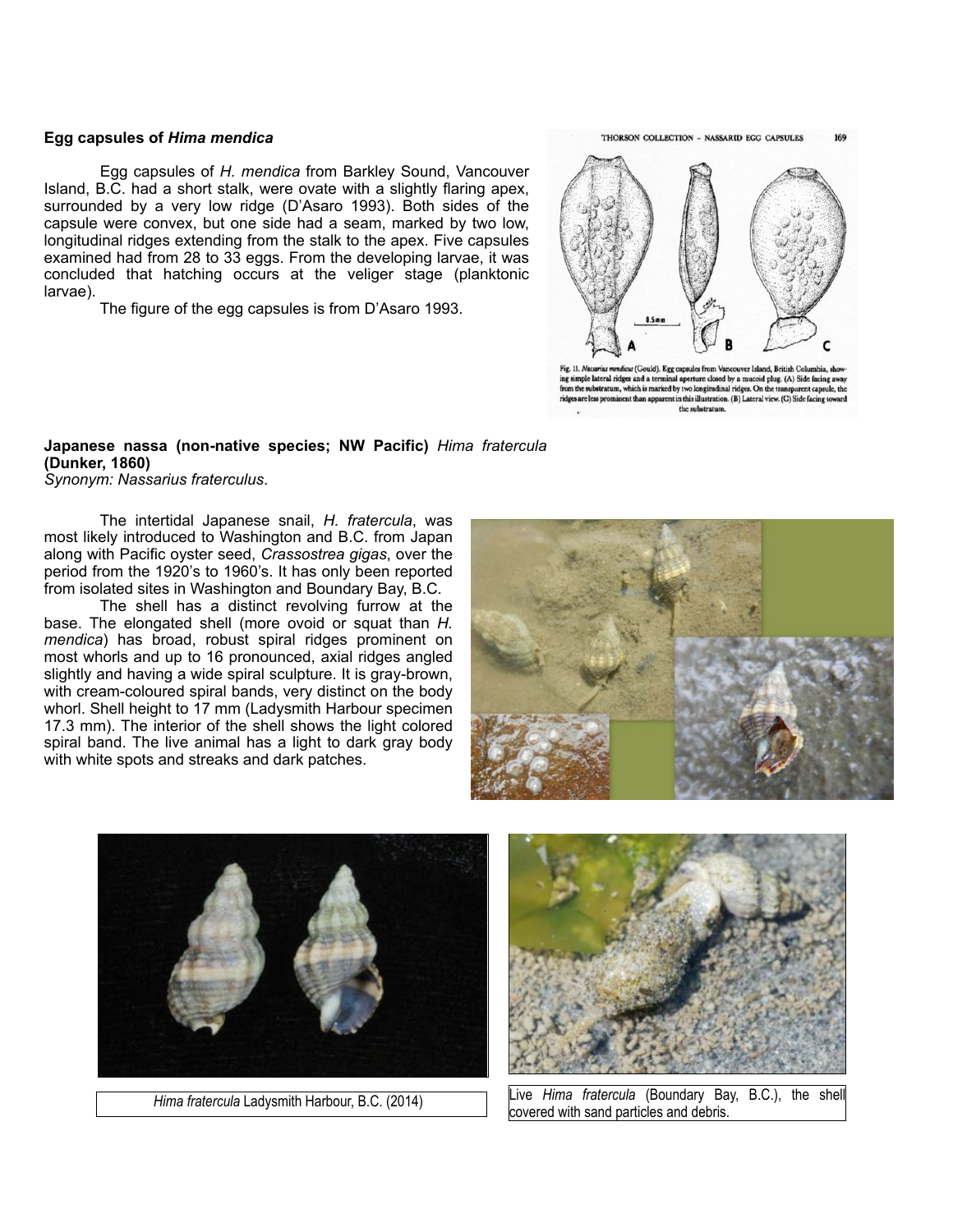### **Distribution of** *H. fratercula* **in B.C. and Washington**

*H. fratercula* most likely went undetected for many years before it was recognized and reported as being different from the native mudsnail *H. mendica*. Many biological surveys were focused on detecting drills (Atlantic *Urosalpynx cinerea* and Japanese *Ocenebra inornata*) that may have impacted commercial oyster aquaculture. Other abundant non-native species such as *Batillaria attramentaria* (NW Pacific) and the Eastern mudsnail, *Ilynassa obsoleta* (Atlantic) were noted in surveys (Quayle, 1964).

 The first report of *H. fratercula* in Washington State was by Eleanor Duggan, who collected this species in 1960. She found the snail to be abundant in Padilla Bay at Bayview State Park, Skagit County, Washington. The shells were under stones which had a mud substrate and in pools of water left by the receding tide. James McLean was first to identify the species (Duggan, 1963).

 Although *H. fratercula* was not recognized in Boundary Bay, B.C. until June, 1977 (Carlton, 1979), it had likely been well established for some years. Boxes of Pacific oyster seed, *C. gigas*, were transported from Japan to Washington and then on to B.C., over the period from the 1920's to 1960's. The Pacific oyster, *C. gigas*, was well established in Boundary Bay by 1933 (Elsey, 1933), being cultured by the Crescent Bay Oyster Company.

 In April, 2014, George Holm, along with Bill Merilees and Rick Harbo, discovered an intertidal population of the Japanese nassa, *H. fratercula*, at the head of Ladysmith Harbour, B.C. This is only the second location in B.C. where this snail has been found. *H. fratercula* was found at several sites in Ladysmith Harbour, April to October, 2014, where Japanese oysters, *C. gigas*, had been seeded in the past. The native *H. mendica* at Page Point, was also found at Ladysmith Harbour in 2014 by R. Harbo and B. Merilees.

## **Egg capsules of** *H. fratercula*

Small, rounded egg capsules, bubble-shaped or "bulliform", were found immediately adjacent to the *H. fratercula* at several locations at the head of Ladysmith Harbour, May 27, May 29 and June 29, 2014. The egg capsules were laid on stable objects projecting from the mud, primarily on the underside of rocks and some wood debris. There are reports of "bulliform" egg cases laid by *Nassarius* (*Hima*) (D'Asaro 1993). Dr. Seiji Goshima forwarded photographs of similar egg capsules of *H. fratercula* in Japan, but they had fewer eggs, two to four eggs, evident in the capsules. Considering the limited, isolated populations of *H. fratercula* in B.C. and Washington, and the low number of eggs, *H. fratercula* are likely direct developers with crawl away snails. The more widespread, native snail, *H. mendica,* with greater numbers of eggs, is considered to have pelagic larvae (D'Asaro 1993).



The egg capsules of *H. mendica* are much different, being stalked and ridged (described in the earlier section).